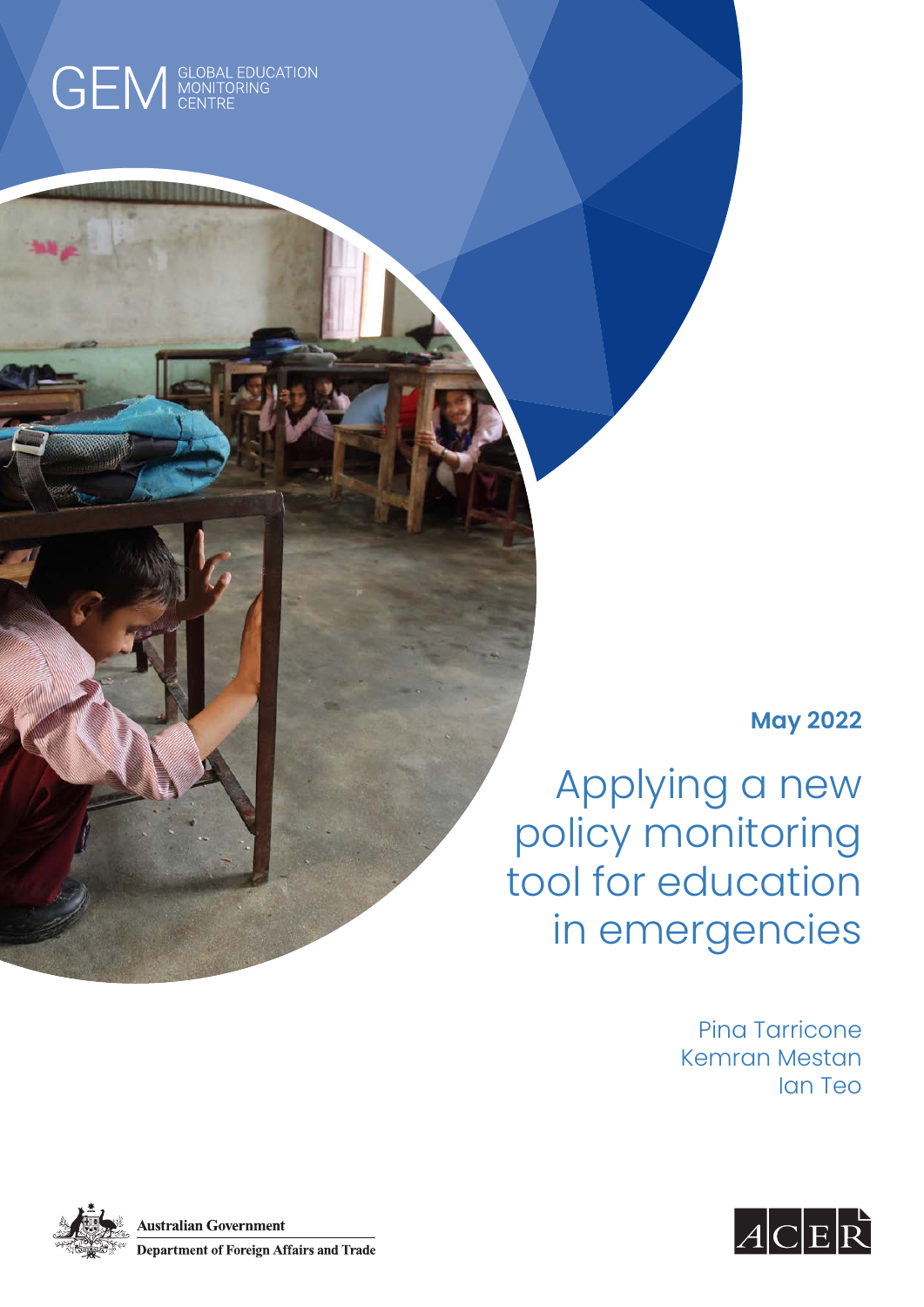The Global Education Monitoring (GEM) Centre drives improvements in learning by supporting the monitoring of educational outcomes worldwide. The GEM Centre is a long-term partnership between the Australian Council for Educational Research (ACER) and the Australian Government's Department of Foreign Affairs and Trade (DFAT).

0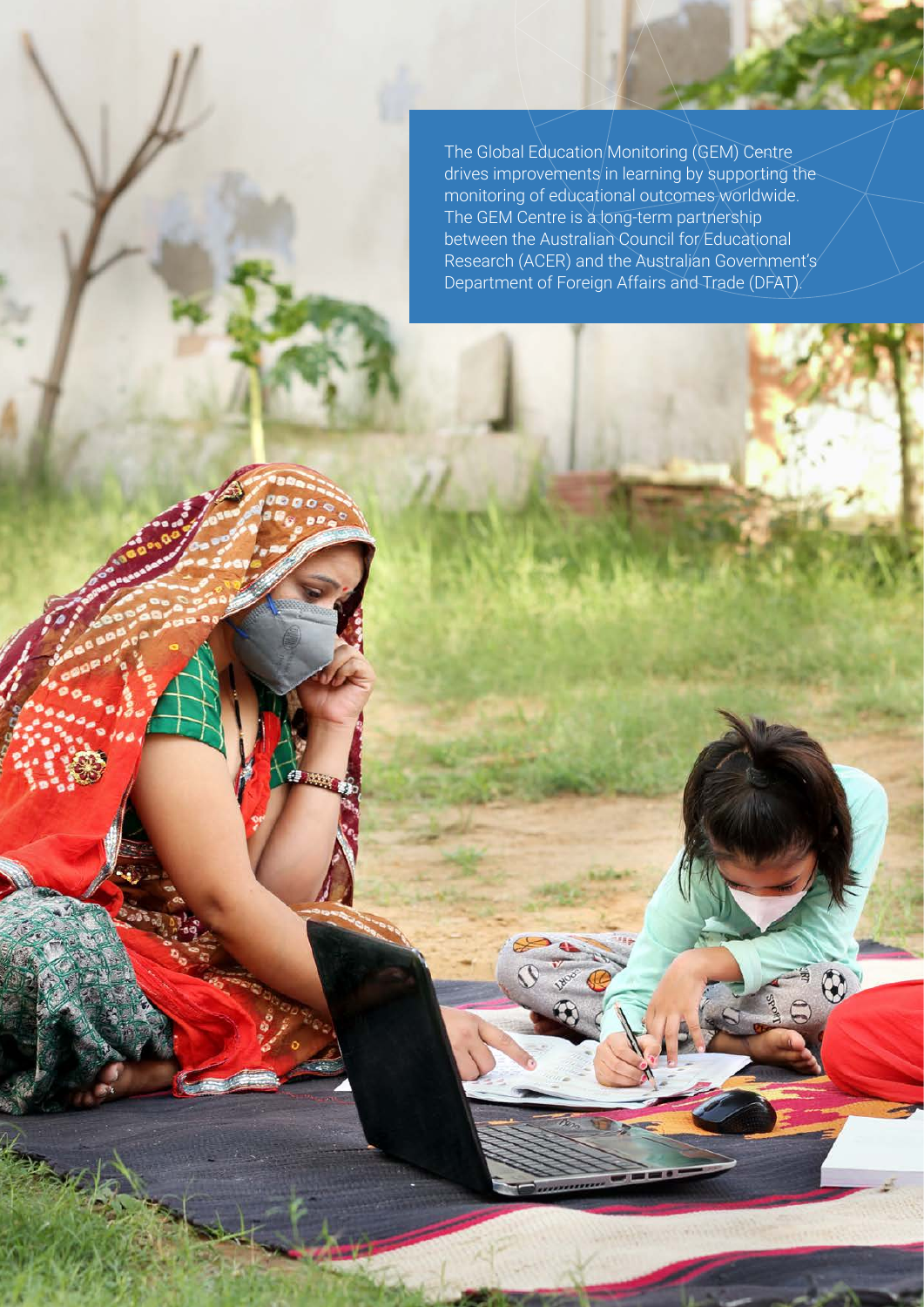# Applying a new policy monitoring tool for EiE

#### Introduction

Two years on, the COVID-19 pandemic has continued to impact national education systems due to partial or complete closures of schools, or by creating uncertainty around the possibility of school closures. In response, policymakers have developed flexible teaching and learning strategies to support schooling continuity, as well as students, their parents/guardians, teachers, and school leaders (UIS, 2021; UNESCO, 2020).

Education in emergencies (EiE) occur when education systems are impacted by events that disrupt learning and schooling, and challenge their resiliency. In addition to communicable diseases, learning and schooling are disrupted by disasters, political conflicts, and complex emergencies and mass displacement.<sup>1</sup>

To support education policymakers and stakeholders, such as governments, NGOs, community leaders and teachers, to build resilient education systems, the Global Education Monitoring (GEM) Centre developed two practical policy resources – a [Policy Monitoring Framework \(PMF\) and a](https://www.acer.org/au/discover/article/a-new-policy-tool-to-help-build-resilient-education-systems)  [Policy Monitoring Tool \(PMT\).](https://www.acer.org/au/discover/article/a-new-policy-tool-to-help-build-resilient-education-systems)

### How can these new resources help policymakers?

The PMF and PMT were developed based on evidence from a rapid review of publicly available policy, academic and grey literature. The [key findings from this review](https://research.acer.edu.au/int_research/4/) indicated common gaps and factors affecting education during, and following, emergencies.

The research identified best practices for preparedness, response and recovery activities that promote equitable and quality education outcomes, with a focus on equitable learning progress and access to K-12 education.

The PMF and PMT resources can be used by policymakers and education stakeholders to review existing EiE policies and strategies, identify areas for improvement, monitor changes to EiE policies, and prioritise their activities to build education system resilience. Both the PMF and PMT can be used flexibly across different country contexts and EiE events.

While the PMT has been developed based on evidence from the review, it has not yet been applied in a country context. The GEM Centre would like to support ministries of education and education policymakers who are interested in applying the PMT to their education system. This will help the GEM Centre gain information about the suitability and applicability of the tool in context. The key steps in applying the PMT are presented on the next pages.

<sup>1</sup> This involves a confluence of disasters and communicable diseases, and political conflicts.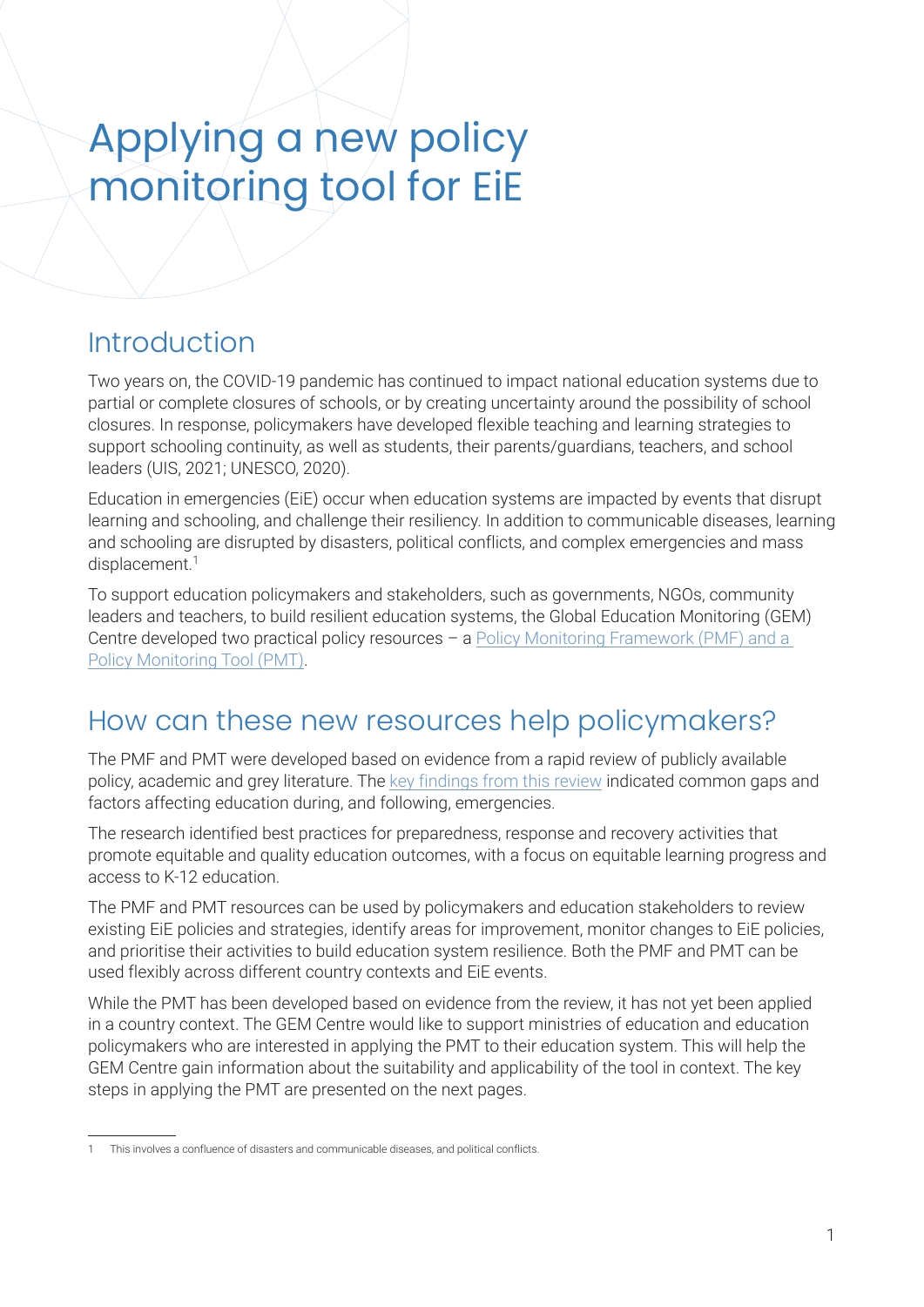# **Step 1:** Review the Policy Monitoring Framework

The Policy Monitoring Framework (PMF) consists of three emergency management phases and three factors for consideration by policymakers to help build resilient education systems (see Figure 1).



**Figure 1:** Policy Monitoring Framework for building a resilient education system

- The *Preparedness phase* involves policymakers being ready for emergencies by having detailed education policy and planning documentation to clarify what actions should be taken during, and following, an emergency.
- The *Response phase* refers to policies, plans and actions that address priority areas to enable education system continuity.
- The *Recovery Phase* focuses on returning students to schools and continuing learning progress (INEE, 2010).

Common to all three phases are factors that influence how policymakers manage education systems and school-level planning.

- The *Systems factor* refers to the central processes, practices, networks, and relations that policymakers engage with and within.
- The *Teaching and Learning factor* refers to all activities and resources that are directly related to how teachers teach, and how students learn and are assessed.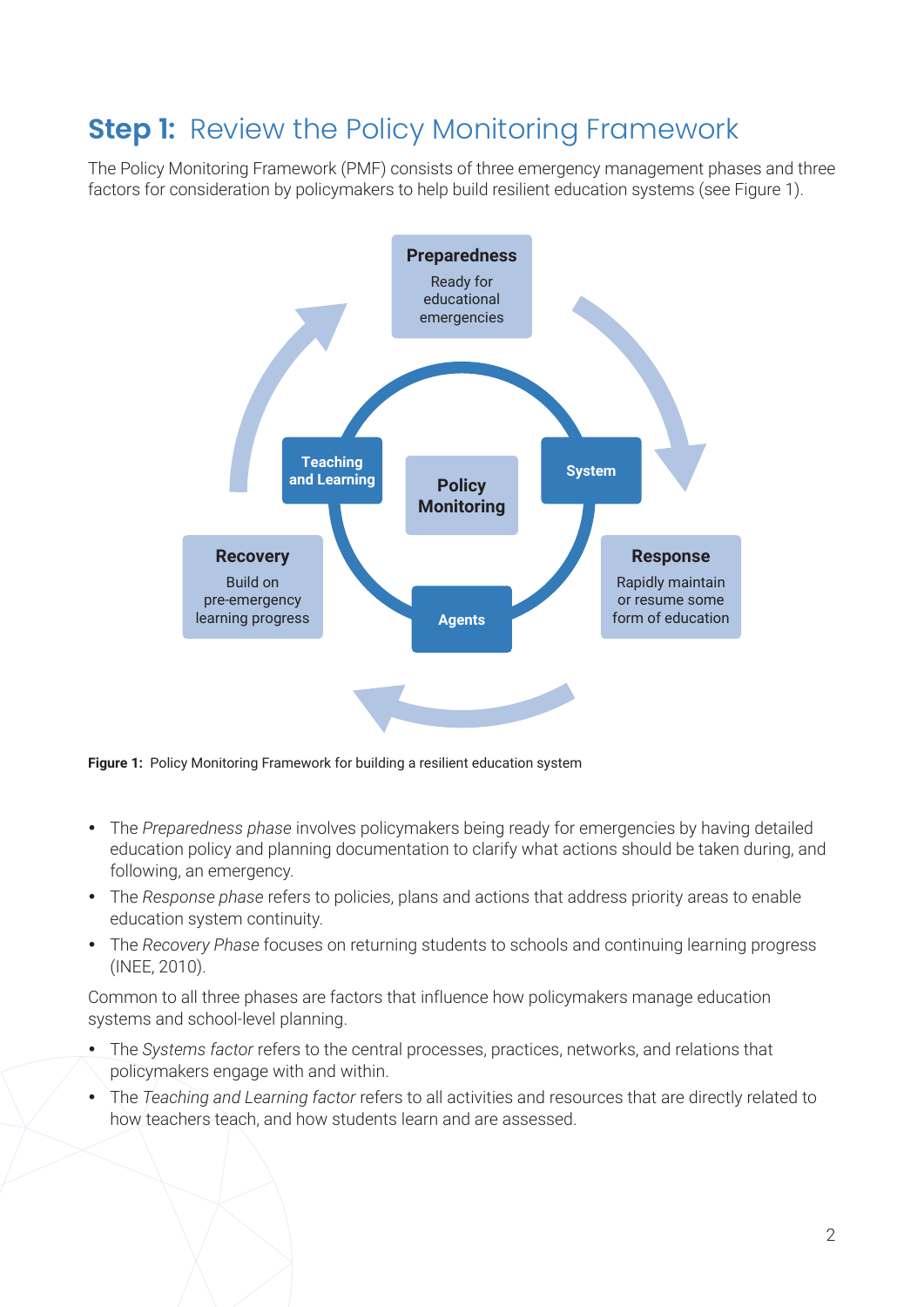• The *Agents factor* refers to entities (e.g., organisations, communities, and individuals) that make decisions and act over the course of emergency management phases.

Together, the three types of factors with the three phases enables policymakers to guide the monitoring of policy for building a resilient education system.

The policy monitoring process involves reviewing existing policies and strategies, thereby identifying improvements, as well as new policies and strategies that need to be developed.

# **Step 2: Review the Policy Monitoring Tool**

The Policy Monitoring Tool (PMT) supports policymakers by elaborating on policy considerations and issues for the Systems, Teaching and Learning, and Agents factors of the PMF. This hierarchy of factors, considerations and issues, was developed into a flexible monitoring tool that could be used by policymakers across Preparedness, Response and Recovery phases and different EiE events. Table 1 provides an excerpt of the PMT that outlines policy factors and specific policy considerations. [Please see the review](https://research.acer.edu.au/int_research/4/) for a complete description of this tool and all policy issues that correspond with specific policy considerations.

| <b>Policy factors</b>    | <b>Policy considerations</b>                                       |  |  |
|--------------------------|--------------------------------------------------------------------|--|--|
| 1. Systems               | 1.1. Planning for emergencies in education.                        |  |  |
|                          | 1.2. Instituting strong coordination and collaboration.            |  |  |
|                          | 1.3. Communicating between and with education stakeholders.        |  |  |
|                          | 1.4. Constructing robust ICT infrastructure.                       |  |  |
|                          | 1.5. Building sound school facilities.                             |  |  |
|                          | 1.6. Bolstering monitoring systems.                                |  |  |
| 2. Teaching and Learning | 2.1. Embedding assessment into the education system.               |  |  |
|                          | 2.2. Implementing digital teaching and learning.                   |  |  |
|                          | 2.3. Applying multiple teaching modalities.                        |  |  |
| 3. Agent                 | 3.1. Clarifying responsibilities amongst government agents.        |  |  |
|                          | 3.2. Engaging the community.                                       |  |  |
|                          | 3.3. Strengthening schools and supporting school leaders.          |  |  |
|                          | 3.4. Developing teacher capacity.                                  |  |  |
|                          | 3.5. Helping parents and resourcing the home learning environment. |  |  |
|                          | 3.6. Fostering children's resilience.                              |  |  |

#### **Table 1:** Excerpt of policy monitoring tool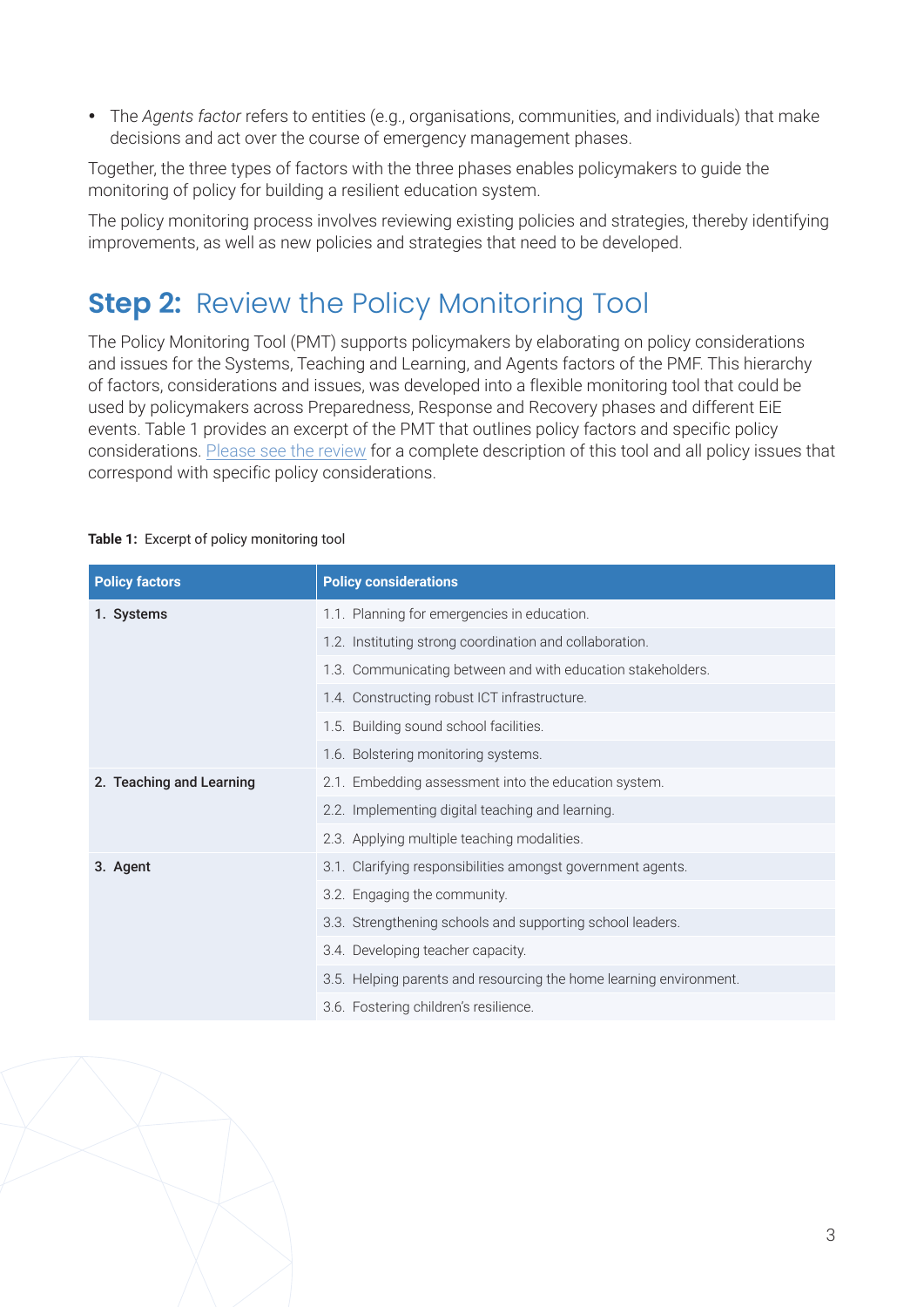#### **Step 3:** Apply the Policy Monitoring Tool to your education system

Policymakers can use the PMT to generate a heat map that examines the extent to which policies address issues across the three emergency management phases. This is depicted in Figure 2, which provides a hypothetical example of which policy issues relating to policy consideration 1.1. Planning for emergencies in education needs to be prioritised across the Preparedness, Response and Recovery phases.

|                      |                                                   |                                                                                                                                                                                                                                                     | <b>Emergency management phase</b> |                  |                  |
|----------------------|---------------------------------------------------|-----------------------------------------------------------------------------------------------------------------------------------------------------------------------------------------------------------------------------------------------------|-----------------------------------|------------------|------------------|
| <b>Policy factor</b> | <b>Policy consideration</b>                       | <b>Policy issue</b>                                                                                                                                                                                                                                 | <b>Preparedness</b>               | <b>Response</b>  | <b>Recovery</b>  |
| 1. Systems           | 1.1. Planning for<br>emergencies in<br>education. | 1.1.1. At an education system level,<br>risks are mapped to identify which<br>institutions and processes are<br>vulnerable to various external shocks.                                                                                              | <b>High</b>                       | <b>High</b>      | <b>Very high</b> |
|                      |                                                   | 1.1.2. Emergency planning procedures<br>are documented, communicated to<br>relevant agents and implemented at an<br>education systems and school level.                                                                                             | <b>Medium</b>                     | <b>High</b>      | <b>High</b>      |
|                      |                                                   | 1.1.3. Education authorities produce<br>macro planning documents and<br>guides to support schools to develop<br>individualised subsidiary plans.                                                                                                    | <b>High</b>                       | <b>Medium</b>    | <b>High</b>      |
|                      |                                                   | 1.1.4. Emergency Response and<br>Recovery plans detail the resources,<br>actions, tasks, and data required in the<br>Response and Recovery phases of an<br>emergency.                                                                               | <b>High</b>                       | <b>Very high</b> | <b>Very high</b> |
|                      |                                                   | 1.1.5. Institutional continuity<br>plans specify adjustments and<br>accommodations necessary to sustain<br>core education system and school<br>functions. These include alternative<br>teaching procedures and supports for<br>vulnerable children. | Low                               | <b>High</b>      | <b>High</b>      |
| Low                  | <b>Medium</b>                                     | <b>High</b><br><b>Very high</b><br>Not applicable                                                                                                                                                                                                   |                                   |                  |                  |

**Figure 2:** Example of PMT heat map

As illustrated in Figure 2, applying the PMT will allow policymakers to identify and highlight policy issues. The policy issues that are not sufficiently addressed are allocated a 'Very high' or 'High' priority rating, while those issues that are sufficiently addressed are assigned 'Low' priority. This colour-coded rating system allows policymakers to identify which policy issues, and corresponding policy considerations, require more attention. The tool can be adapted to respective education systems. For example, policy issues that may not be relevant to an education system can be assigned the 'Not applicable' category, or additional context specific issues can be added to the tool.